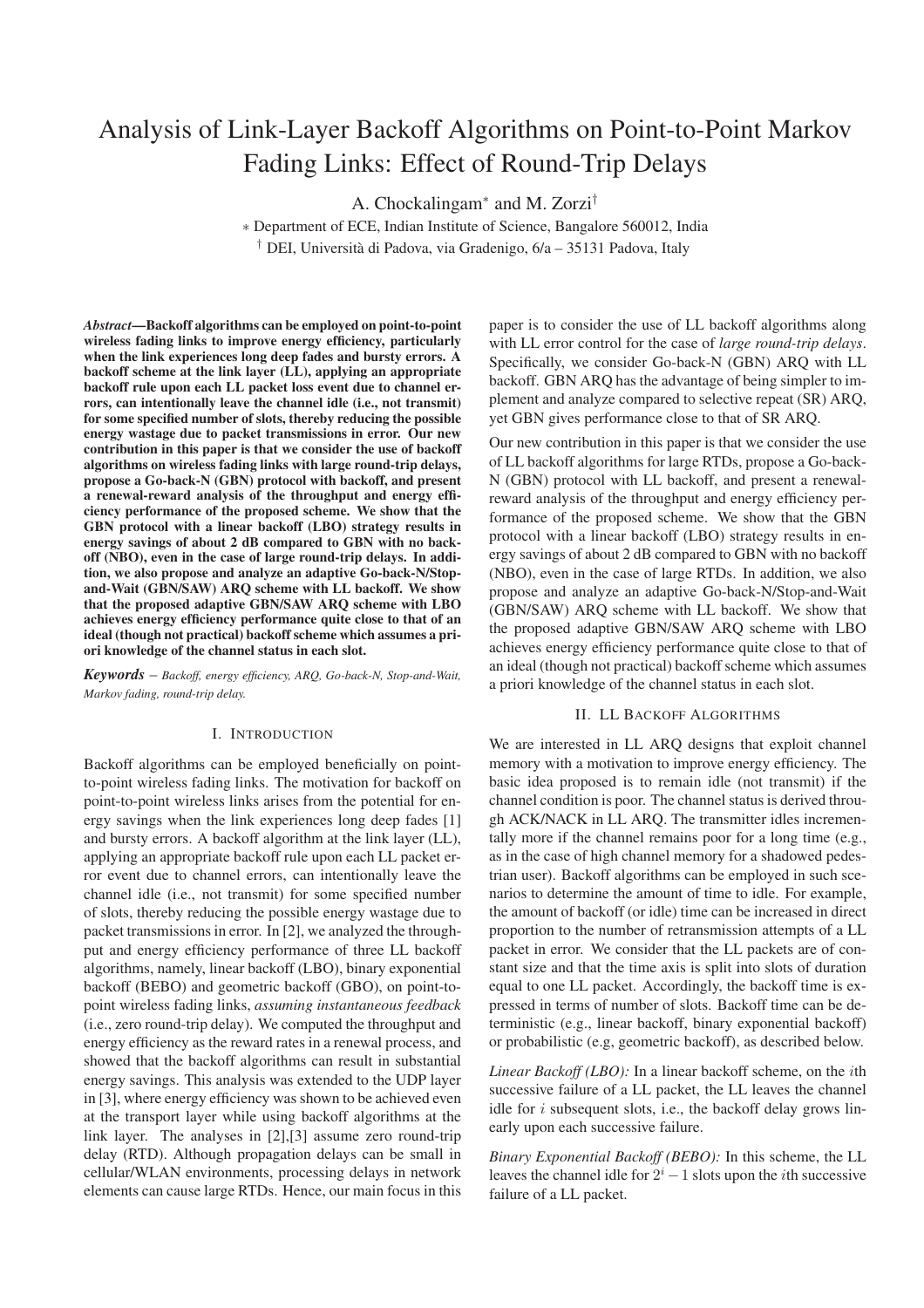*Geometric Backoff (GBO):* In this scheme, there is a parameter  $q$ ,  $0 \le q \le 1$ . Following an idle or a LL packet failure, the LL leaves the channel idle in the next slot with probability  $q$ (or equivalently, transmits a packet with probability  $1 - q$ ).

The tradeoff involved in these backoff algorithms is that we may loose some LL throughput (because of the possibility of remaining idle in good slots), but will save energy (because of not transmitting during bad slots). The throughput loss, however, is typically small, while energy savings may be significant, particularly when the channel fades are highly correlated and the round-trip delay is negligible [2]. In the following sections, we present the analysis of LBO for the case of large round-trip delay. Analysis of the other backoff strategies (BEBO, GBO) can be carried out likewise.

# III. BACKOFF STRATEGY

In this section, we present the backoff strategy for the case of large round-trip delays. We assume that the ACK/NACK feedback for each LL packet sent is received at the sender m slots after the packet transmission was initiated. In other words, the round-trip propagation and processing delay (which may include additional transmission delays, e.g., as in the wireline part of a 3G radio access network) is  $m$  slots. Note that  $m = 1$  corresponds to the case of instantaneous feedback assumption [2]. We consider Go-back-N ARQ with window size equal to  $m$ , the number of round-trip and processing slots,  $m > 1$ . The backoff strategy adopted in the case of  $m > 1$  (i.e., large RTD) is explained as follows.

It is noted that it is not obvious how to include backoff in GBN ARQ for the case of  $m > 1$  (it is quite straightforward in the zero RTD case, i.e.,  $m = 1$ ). One way is to apply backoff to all failed packets (including those packets which failed during transmission in the window of  $m$  RTD slots). An alternative, simpler way is to *apply backoff only to the 1st failed packet in a transmission window*. We select the latter strategy (i.e., apply backoff only to the 1st failed packet in the transmission window) based on the fact that all we should do is to leave empty slots as soon as we detect an error. In Sec. IV, we analyze this backoff strategy, and, in Sec. V, we present performance results to show that this strategy gives good energy savings. As an example, the operation of the GBN protocol with linear backoff is as follows (other backoff schemes work similarly).

As per GBN, after the first packet is sent in the first slot,  $m-1$ more packets are also sent in the subsequent  $m - 1$  slots. The ACK/NACK for the first packet arrives at the beginning of the  $(m + 1)$ th slot. One of the following things can happen:

- 1) All the  $m$  packet transmissions are successful, in which case the protocol continues as before.
- 2) The first packet fails. All the packets from the first packet onwards have to be retransmitted (regardless of the success or failure of the packets sent during the  $m - 1$  RTD slots). In this case, backoff is applied to the first packet, i.e.,
	- $(m + 1)$ th slot is left idle;
	- first packet is retransmitted in slot  $(m + 2)$ ;
- 2nd to mth packets are resent in the subsequent  $m - 1$  slots:
- if the first packet fails again in the  $(m + 2)$ th slot (which will be known through the NACK at the beginning of  $(2m+3)$ th slot), then slots  $(2m+3)$  and  $(2m+4)$  are left idle (linear growth in backoff), following which the first packet is retransmitted again followed by transmissions of 2nd to mth packet in the subsequent slots, and so on.
- 3) The first packet succeeds, and one or more packets fail during the  $m-1$  RTD slots. Say, the FIRST FAILURE in this  $(m - 1)$ -slot window occurs in the *i*th slot,  $1 <$  $i \leq m$ . This failure will be known through the NACK received at the beginning of the  $(i + m)$ th slot. Now backoff will be applied to this FIRST FAILED packet as described in 2) above.

# IV. PERFORMANCE ANALYSIS

In this section, we analyze the throughput and energy efficiency performance of the LL backoff algorithms for the case of  $m > 1$  (i.e., large RTD). Consider bulk data to be transmitted over a point-to-point wireless link. LL packets are of same size. The time axis is split into slots of duration equal to one LL packet duration. ACK/NACK feedback for each LL packet sent is assumed to be received *error-free* at the sender m slots after the packet was sent<sup>1</sup>.

*Markov Block Fading Model [4]:* We employ a first-order Markov chain representation of the wireless channel with Markov parameters p and  $(1 - q)$  being the probabilities that the packet transmitted in the kth slot is a success given the packet transmitted in the  $(k - 1)$ st slot is a success or a failure, respectively. In other words, the channel transition probability matrix is

$$
M_c = \left[ \begin{array}{cc} p_{00} & p_{01} \\ p_{10} & p_{11} \end{array} \right],
$$
 (1)

where  $p_{ij}$ ,  $j \in \{0,1\}$  denotes the transition probability of moving from state i to state j, and ' $0'$  denotes success state and '1' denotes failure state. That is,  $p_{00} = p$ ,  $p_{01} = (1 - p)$ ,  $p_{10} = (1 - q)$ , and  $p_{11} = q$ .

# *A. Renewal Analysis*

In GBN, not all slots are candidates for successful transmissions. More specifically, even though the channel can be good in a slot, this does not necessarily lead to a positive contribution to the throughput due to the protocol rules (e.g., the slots immediately after a channel failure are lost regardless of the channel conditions). Define a *throughput opportunity* as a slot which, if the channel is good, will positively contribute to the throughput count.<sup>2</sup>

According to the protocol description and due to the Markov channel model, the packet transmission process is a renewal

<sup>&</sup>lt;sup>1</sup>It is noted that  $m$  denotes the time from when a packet transmission starts to when the corresponding feedback is known. In particular, the instantaneous feedback case corresponds to *m* = 1.

<sup>2</sup>As an example, starting from a good channel state, all slots until (and including) the first bad slot are throughput opportunities, whereas the  $m - 1$ slots following the first bad slot are not, since even in the presence of good channel conditions the corresponding transmissions are wasted.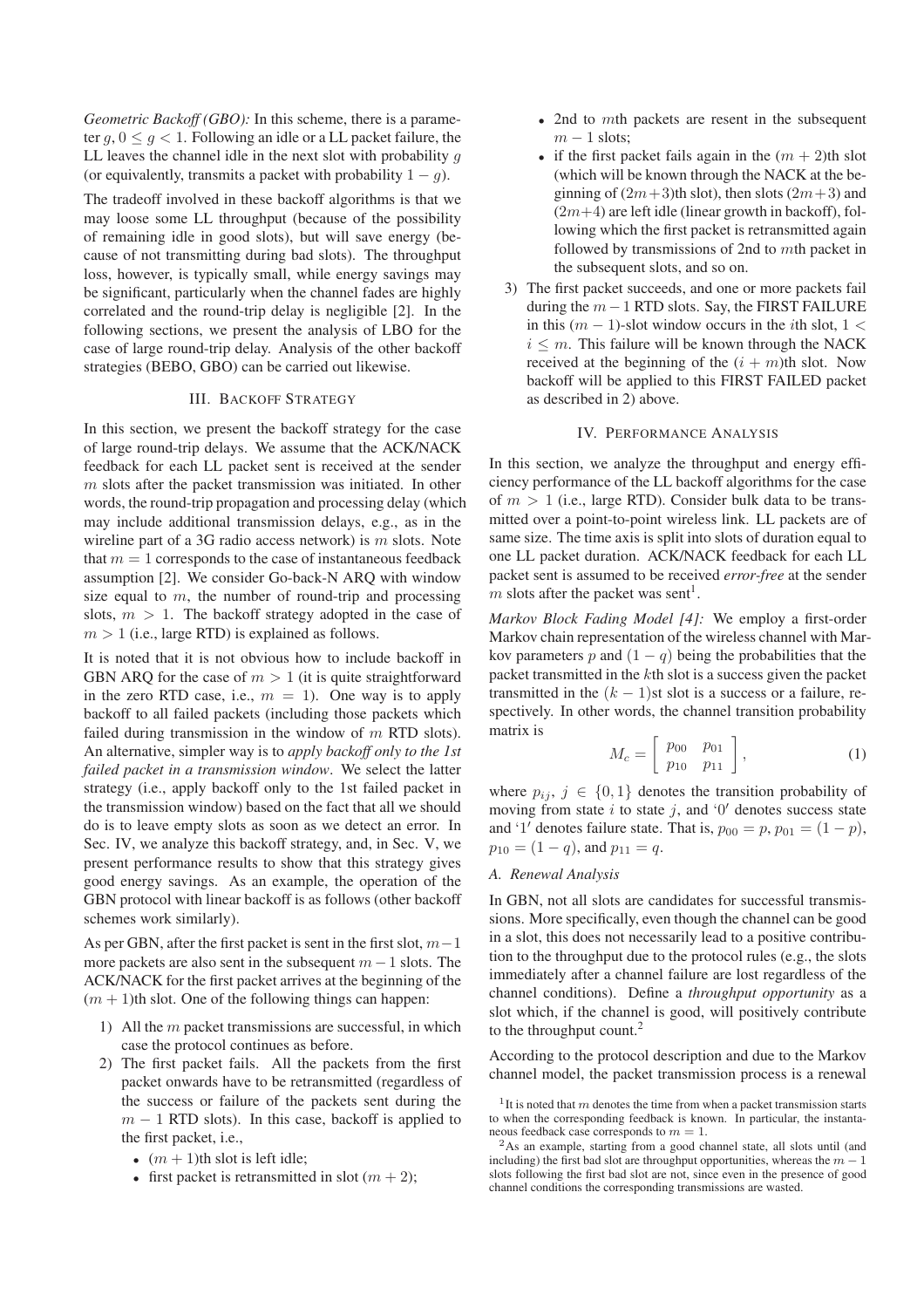process where the renewal instants are the times at which a packet is transmitted for the first time in a throughput opportunity. As such, we can count one packet success at each renewal instant, and the throughput (number of successfully delivered packets per slot) is the inverse of the average number of slots between successive renewals. Here, we analytically derive the statistics of the inter-renewal times for the schemes considered in this paper.

*1) Ideal Backoff (IBO):* Consider an ideal backoff (IBO) scheme, where we assume that the sender has *a priori* knowledge of the channel status in each slot, and it does not transmit in bad slots. Such a priori knowledge is impractical. However, this scheme is considered because it results in the best energy savings possible due to backoff (since no transmissions occur in *any* bad slot), which can act as a benchmark to compare the energy savings achieved in practically implementable backoff algorithms like LBO.

In IBO, consider the case in which a slot contains a successful transmission, i.e., the slot is a successful channel slot and is a throughput opportunity. Assuming that the packet transmission in the current slot  $(t = 0)$  is successful, we need to determine what is the average time until the next successful packet transmission. After the current slot (which counts as one), if the following slot  $t = 1$  is a failure the time before the next retransmission of the failed packet can be computed as follows. There are  $m$  transmission slots (the one with the failed packet and the  $m-1$  subsequent slots) in all cases. The retransmission occurs in the first good channel slot after then. With probability  $p_{10}(m)$ , the first available slot  $(t = m + 1)$ is a good one, and the corresponding delay is  $m + 1$ . With probability  $p_{11}(m)$ , slot  $m + 1$  is bad, and for the next good slot one needs to wait for a geometric number of slots, with average  $1/p_{10}$ . This leads to the following expression for the average time between two successful transmissions:

$$
1 + p_{01}\left(m + \frac{p_{11}(m)}{p_{10}}\right).
$$
 (2)

For the average number of packet transmissions, we reason as before, except that we do not count the geometric number of slots (during which no transmissions occur), so we have

$$
1 + p_{01}m.\t\t(3)
$$

*2) Deterministic Backoff:* In this case, following the j-th failure, the next transmission attempt is performed after  $d_i$ idle slots. According to the definition of the backoff schemes, we have  $d_j = j$  for LBO.

Consider the following set of states (see Fig. 1): state  $G$ corresponds to a successful transmission of a packet (i.e., a packet which is counted as useful throughput according to the protocol rules), whereas states  $B_j$ ,  $j = 1, 2, \ldots$ , correspond to the subsequent failed attempts of a packet. That is, as long as packets are correctly sent, the protocol stays in state G. When a packet transmission encounters a bad channel and fails, the protocol goes to state  $B_1$ . From state  $B_1$ , if the next attempt to transmit the packet  $(m + d_1)$  slots later according to the BO mechanism) is successful, the protocol goes back to state  $G$ , otherwise it goes to state  $B_2$ , where it



Fig. 1. Flow diagram for GBN with backoff

stays for  $m + d_2$  slots, and so on. More specifically, the transition structure through this diagram is as follows. From state G we can go back to state G with probability  $p_{00}$  or to state  $B_1$  with probability  $p_{01}$ . From state  $B_j$  we can go to state G with probability  $p_{10}(m + d_j)$  or to state  $B_{j+1}$  with probability  $p_{11}(m + d_i)$ . The time associated with a visit to state G is a single slot, whereas for state  $B_j$  it is  $m + d_j$  slots.

Suppose a packet transmission has failed and the protocol goes to state  $B_1$ . We want to compute the average time it takes until state  $G$  is again reached. Note in fact that this is the first valid transmission to be counted in throughput, and in fact each visit to state  $G$  is counted as a successful packet.

From state  $B_1$ , the system will visit a number of  $B$  states until it eventually goes back to state  $G$ . The probability that the last B state visited is  $B_i$  (i.e., that the packet is correctly received at its  $(j + 1)$ st transmission, given that the first transmission was a failure) is found as

$$
\left(\prod_{i=1}^{j-1} p_{11}(m+d_i)\right) p_{10}(m+d_j),\tag{4}
$$

and the associated average time to go from  $B_1$  to  $G$  is then computed as

$$
D_{BG} = \sum_{j=1}^{\infty} \left( jm + \sum_{i=1}^{j} d_i \right) \left( \prod_{i=1}^{j-1} p_{11}(m + d_i) \right) p_{10}(m + d_j). \tag{5}
$$

The corresponding number of packet transmissions is computed similarly, taking into account that in the backoff slots no transmissions occur:

$$
T_{BG} = \sum_{j=1}^{\infty} jm \left( \prod_{i=1}^{j-1} p_{11}(m + d_i) \right) p_{10}(m + d_j). \tag{6}
$$

Finally, considering the visits to state  $G$  as the renewal instants, we want to compute the average time between successive visits. This time is equal to one slot if the next transmission is successful, i.e., with probability  $p_{00}$ , whereas it is equal to  $1 + D_{BG}$  with probability  $p_{01}$ , i.e.,

$$
D_{GG} = 1 + p_{01} D_{BG}.\t\t(7)
$$

Similarly, for the number of transmissions between successive visits to state  $G$  we have

$$
T_{GG} = 1 + p_{01} T_{BG}.
$$
 (8)

Finally, the throughput and the energy efficiency of the scheme can be found as  $1/D_{GG}$  and  $1/T_{GG}$ , respectively. The appropriate choice of the variables d*<sup>i</sup>* will correspond to the various backoff schemes, with the scheme without backoff (NBO) corresponding to  $d_i = 0$  for all i (notice that in this case we have  $T_{GG} = D_{GG}$ ).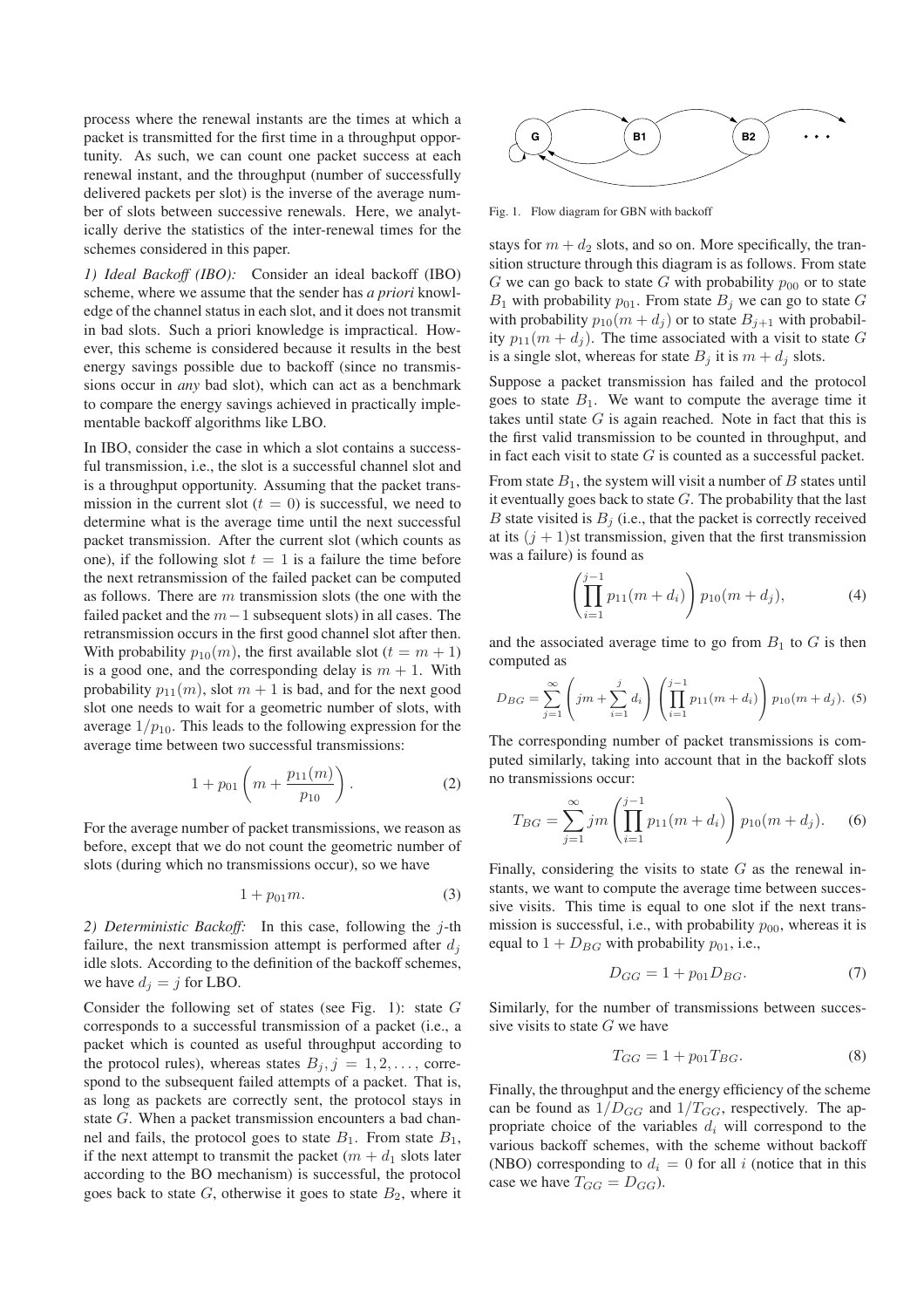# *B. Adaptive SAW/GBN scheme*

This scheme is a modified version of the previous one. The idea is to use GBN (aggressive ARQ) in good channel conditions and SAW (non-aggressive ARQ) in bad channel conditions. GBN is used till a loss is detected. SAW is used till the lost packet is retransmitted successfully. Once successfully retransmitted, the protocol switches back to GBN, and so on.

This adaptive GBN/SAW scheme uses the same concept as in [5], adding backoff to it. As long as correct transmissions occur, the system stays in state  $G$  as before. As soon as there is an erroneous transmission, the system goes to state  $B_1$ . The transition structure from there and the times associated to the various states are the same as before, except for two differences: 1) the number of packet transmissions per transition is now 1 instead of  $m$  for all transitions from the  $B$  states (SAW instead of GBN); 2) after the eventual correct retransmission of a packet the GBN mode cannot be immediately restored, as the success of that transmission takes  $m$  slots to be known at the transmitter. This second point requires that an additional state be introduced, as was done in [5]. This state, that we call G , corresponds to a correct transmission but is associated to a time of m slots instead of only one. From state  $G'$ , the system goes to state G with probability  $p_{00}(m)$ , while it goes to state  $B_1$  with probability  $p_{01}(m)$ .

The evolution of the system is therefore the following: when leaving state  $G$  the system goes to state  $B_1$ , from where it eventually reaches state  $G'$ . From there, the system either goes once again to  $B_1$ , or ends the cycle going to G. The number of times the system loops between  $B_1$  and  $G'$  is a geometric random variable with mean  $1/p_{00}(m)$ . The average time taken in going from  $B_1$  to  $G'$  is

$$
D_{BG'} = \sum_{j=1}^{\infty} \left( jm + \sum_{i=1}^{j} d_i \right) \left( \prod_{i=1}^{j-1} p_{11}(m + d_i) \right) p_{10}(m + d_j), \tag{9}
$$

and the average number of transmissions is

$$
T_{BG'} = \sum_{j=1}^{\infty} j \left( \prod_{i=1}^{j-1} p_{11}(m + d_i) \right) p_{10}(m + d_j), \quad (10)
$$

where we took into account that the retransmissions are done using SAW, i.e., one per transition. The total delay between two consecutive visits to state  $G$  is then found as

$$
D_{GG} = 1 + \frac{m + D_{BG'}}{p_{00}(m)} p_{01}.
$$
 (11)

where we accounted for the fact that the number of  $B_1 - G'$ loops is a geometric r.v., and that each loop on average lasts  $D_{BG'}$  plus the m slots for the transition from  $G'$  to  $B_1$  (which in the last case leads to G instead but has the same duration). A similar argument leads to

$$
T_{GG} = 1 + \frac{m + T_{BG'}}{p_{00}(m)} p_{01}.
$$
 (12)

Finally, note that in this case the successful transmissions correspond to visits to both states  $G$  and  $G'$ . Therefore, during the evolution between two consecutive visits to state  $G$  we may have more than one success. The average number of successes is found as



Fig. 2. Flow diagram for Adaptive GBN/SAW with backoff

$$
S_{GG} = 1 + \frac{1}{p_{00}(m)} p_{01}.
$$
 (13)

Therefore, the throughput and energy efficiency can be easily calculated as S*GG*/D*GG* and S*GG*/T*GG*, respectively.

#### V. RESULTS AND DISCUSSION

In this section, we present the analytical and simulation results of the throughput and energy efficiency performance. Fig. 3 shows the LL throughput performance of GBN without and with LL backoff, as a function of the number of RTD slots,  $m$ . The following three cases are considered: 1) GBN with Ideal Backoff (IBO), 2) GBN with No Backoff (NBO), and 3) GBN with Linear Backoff (LBO). We analytically computed the throughput and energy efficiency using channel parameters  $p$  and  $q$  corresponding to a fade margin of 3 dB and a normalized Doppler bandwidth  $f_dT = 0.001$ (which represents a high channel correlation scenario). For the first-order Markov representation of the multipath Rayleigh fading, the relation between average packet error rate  $(\epsilon)$ , fade margin  $(F)$ , and parameters p and q are given by [4]:  $\epsilon = 1 - e^{-1/F} = (1 - p)/(2 - p - q)$  and  $(1 - q) =$  $[Q(\theta, \rho\theta)-Q(\rho\theta, \theta)]/(e^{1/F}-1)$ , where  $\theta = \sqrt{2/F(1-\rho^2)}$ ,  $\rho = J_0(2\pi f_d \tau)$  is the correlation coefficient of two samples of the complex amplitude of the Rayleigh fading process taken  $T$  seconds apart,  $f_d$  is the Doppler bandwidth (ralated to user speed v and carrier wavelength  $\lambda$  as  $f_d = v/\lambda$ ),  $J_0(\cdot)$ is the Bessel function of the first kind and zeroth order, and  $Q(\cdot, \cdot)$  is the Marcum Q function. At a carrier frequency of 900 MHz,  $f_dT = 0.001$  corresponds to user speed of 1.2 Km/h, link speed of 1 Mbps and LL packet size of 1000 bits. Performance plots for the independent (i.i.d.) fading case are also computed and plotted. In Fig. 3, both analytical and simulation results agree well which validates the analysis.

From Fig. 3, the following observations can be made. As expected, GBN with IBO gives the best LL throughput performance both for  $f_d = 0.001$  as well as i.i.d. For  $f_dT = 0.001$ , the performance of GBN with NBO is quite close to that of GBN with IBO. We pointed out earlier that LBO may lose some throughput (due to the possibility of remaining idle during good slots) compared to NBO. However, as can be seen in Fig. 3, this throughput loss for LBO compared to NBO turns out to be quite insignificant when the channel correlation is high ( $f_dT = 0.001$ ), i.e., there is no major throughput loss due to backoff. On the other hand, the backoff results in significant energy savings as can be observed in Fig. 4.

For the same schemes and system parameters in Fig. 3, Fig. 4 shows the energy efficiency (normalized by the fading margin,  $F$ ) as a function of the number of round-trip delay slots, m. It is noted that for  $m = 1$ , the best possible energy efficiency is  $1/F$  (i.e., no transmissions in any of the bad slots)